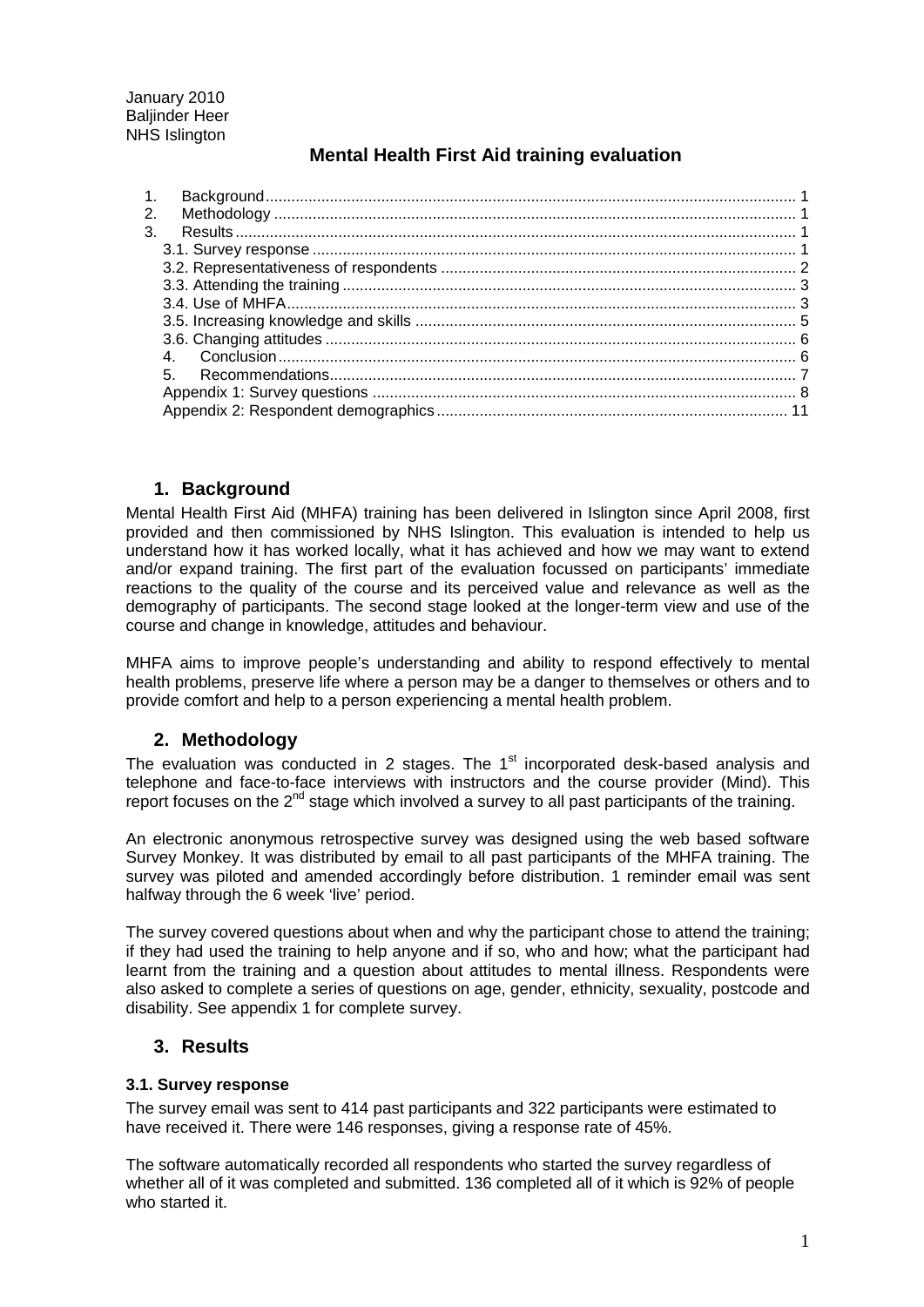| <b>Survey population and responses</b>            |           |  |
|---------------------------------------------------|-----------|--|
| Total Past participants (April 08 - September 09) | 503       |  |
| Number of participants who gave an email address  | 414 (82%) |  |
| Number of emails returned or undelivered          | 92        |  |
| Estimated recipients of survey email              | 322       |  |
| Total responses                                   | 146       |  |
| <b>Response rate</b>                              | 45%       |  |

# <span id="page-1-0"></span>**3.2. Representativeness of respondents**

Comparing the gender and age profiles of the survey respondents with the participants of the course showed that the respondents do adequately reflect the target group. The only significant differences were amongst the older age groups, where both the 56-65 and over 65 year groups were over represented in the survey population. This suggests the methodology employed in this survey (electronic media) was not a barrier for older groups.

| Gender and age of past participants and survey respondents |                                            |                                                 |  |
|------------------------------------------------------------|--------------------------------------------|-------------------------------------------------|--|
|                                                            | <b>Participants</b><br>(April 08 – May 09) | <b>Respondents</b><br>(April 08 – September 09) |  |
| Gender                                                     | $N = 329$                                  | $N = 134$                                       |  |
| Male<br>Female                                             | 25.5%<br>74.5%                             | 26.9%<br>73.1%                                  |  |
| Age                                                        | $N = 245$                                  | $N = 136$                                       |  |
| $18 - 25$<br>26-35<br>36-45<br>46-55                       | 11.4%<br>35.9%<br>23.3%<br>21.6%           | $7.4\%$<br>26.5%<br>23.5%<br>26.5%              |  |
| 56-65<br>over 65                                           | 6.9%<br>0.8%                               | 12.5%<br>3.7%                                   |  |

The survey population came from diverse backgrounds with regards to ethnicity, sexuality and disability. See appendix 2 for full data. The ethnicity of the survey population was relatively similar to the Islington population, with the white British groups making up similar proportions; 42.6% for Islington and 45% for the population. The black African and black Caribbean groups were both over-represented in the survey population. The full data is given in appendix 2.

| <b>Selected ethnic groups</b> |       | <b>Islington Population Survey Respondents</b> |
|-------------------------------|-------|------------------------------------------------|
| White all                     | 70.9% | 63.6%                                          |
| <b>White British</b>          | 42.6% | 45.0%                                          |
| White Irish                   | 4.3%  | 5.4%                                           |
| Black all                     | 12.8% | 23.3%                                          |
| <b>Black African</b>          | 6 2%  | 14 7%                                          |
| <b>Black Caribbean</b>        | 36%   | 6 2%                                           |
| Asian All                     | 77%   | .54%                                           |
| Asian Bangladeshi             | 2.4%  | 0.8%                                           |
| Asian Indian                  | 1.6%  | 2.3%                                           |
| Asian Pakistani               | 0.6%  | $0.0\%$                                        |
| Asian Chinese                 | 1.8%  | 2.3%                                           |

There was a good mix of respondents with regards to when they attended the training. See table below.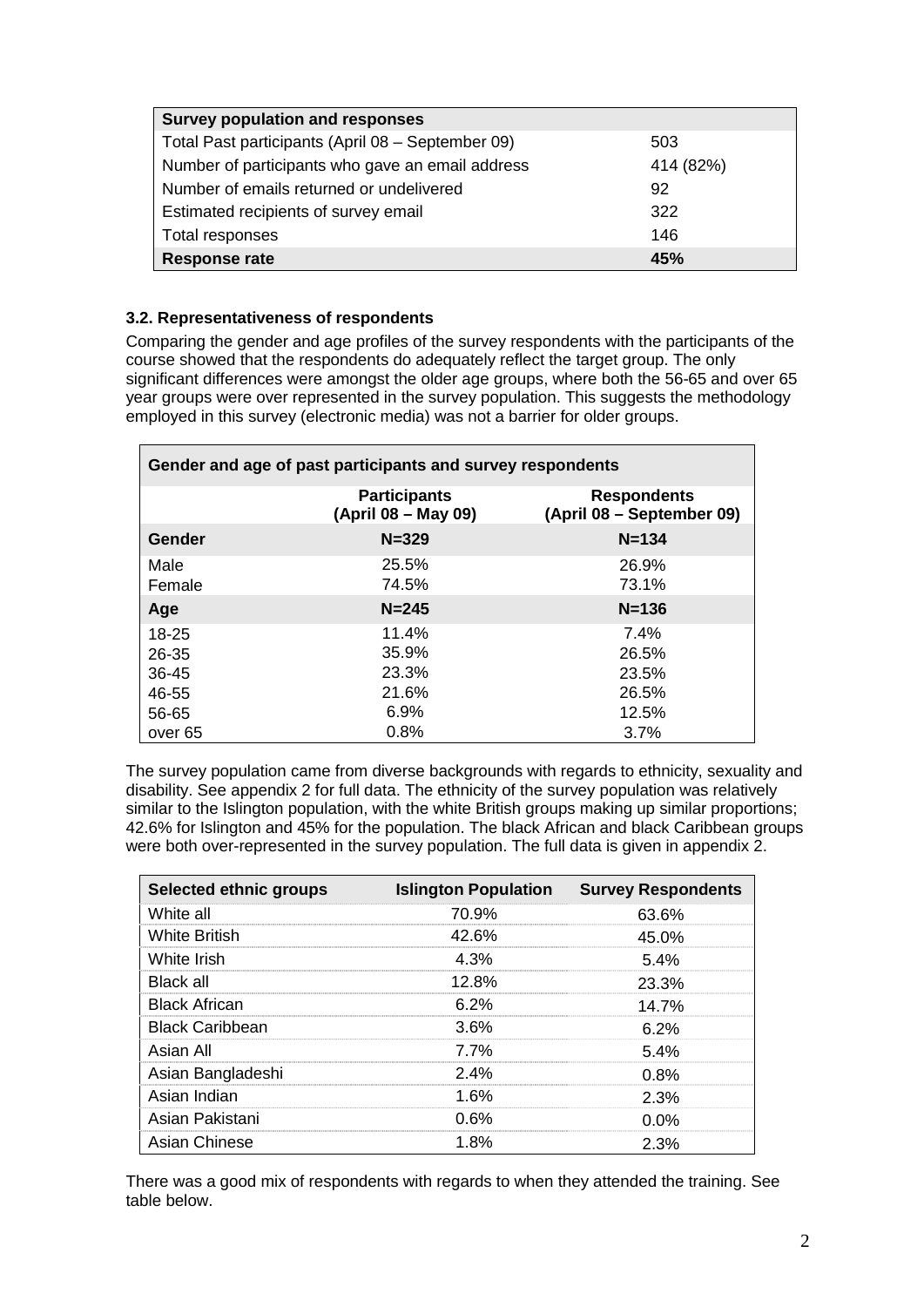| When did you attend the MHFA training in Islington? |                   |       |  |
|-----------------------------------------------------|-------------------|-------|--|
| <b>Answer Options</b>                               | <b>Percent</b>    | Count |  |
| $0 - 3$ months ago                                  | 27.4%             | 40    |  |
| $4 - 6$ months ago                                  | 24.0%             | 35    |  |
| $\vert$ 7 – 12 months ago                           | 34.9%             | 51    |  |
| More than 1 year ago                                | 13.7%             | 20    |  |
|                                                     | answered question | 146   |  |

# <span id="page-2-0"></span>**3.3. Attending the training**

Over half of respondents found out about the training through a colleague or work (60%) and nearly a quarter did through the Islington Gazette (23%). Other local media were also an important source (7.5%). Males were just as likely to hear about the course through the Gazette as through a colleague or work. However females were less likely to hear about it through the Gazette (19%) compared to hearing about it through a colleague or work (62%). The Gazette was also the least common response for the under 35-years age group. For the 18-25 age group the vast majority heard about it through a colleague or work (90%).

Work also featured very highly in the reason for attending the training, accounting for 75% of responses. See table below.

| What was your main reason for attending MHFA training? |                   |       |  |
|--------------------------------------------------------|-------------------|-------|--|
| <b>Answer Options</b>                                  | <b>Percent</b>    | Count |  |
| Work related reasons (own choice)                      | 64.4%             | 94    |  |
| Asked to go by manager                                 | 11.0%             | 16    |  |
| Community involvement/volunteering                     | 10.3%             | 15    |  |
| Just interested                                        | 8.2%              | 12    |  |
| Reasons related to family or close friends             | 5.5%              | 8     |  |
| Reasons related to your own mental health              | 0.7%              |       |  |
| Other (please specify)                                 | 0.0%              |       |  |
|                                                        | answered question | 146   |  |

## <span id="page-2-1"></span>**3.4. Use of MHFA**

68.5% (n=100) said they had used the MHFA training to help or advise at least one person since the course. Many respondents had helped more than one person. For all age groups about two thirds reported helping someone, except the over-65 age group where only 40% (n=2) gave this response. The highest proportion of beneficiaries came from the client/customer group. Over a quarter used the training to help a family member or friend.

Females reported helping themselves (n=11), a partner (n=6) or a family or friend (n=29) more frequently than males (themselves n=1, partner n=0, and family or friend (n=7).

| Who did you help? (Please select all that apply) |                   |       |  |
|--------------------------------------------------|-------------------|-------|--|
| <b>Answer Options</b>                            | <b>Percent</b>    | Count |  |
| Client/customer through work                     | 44.3%             | 62    |  |
| Family or friend                                 | 26.4%             | 37    |  |
| Colleague                                        | 11.4%             | 16    |  |
| Yourself                                         | 8.6%              | 12    |  |
| Partner                                          | 4.3%              | 6     |  |
| Stranger                                         | 3.6%              | 5     |  |
| Neighbour                                        | 1.4%              | 2     |  |
|                                                  | answered question | 95    |  |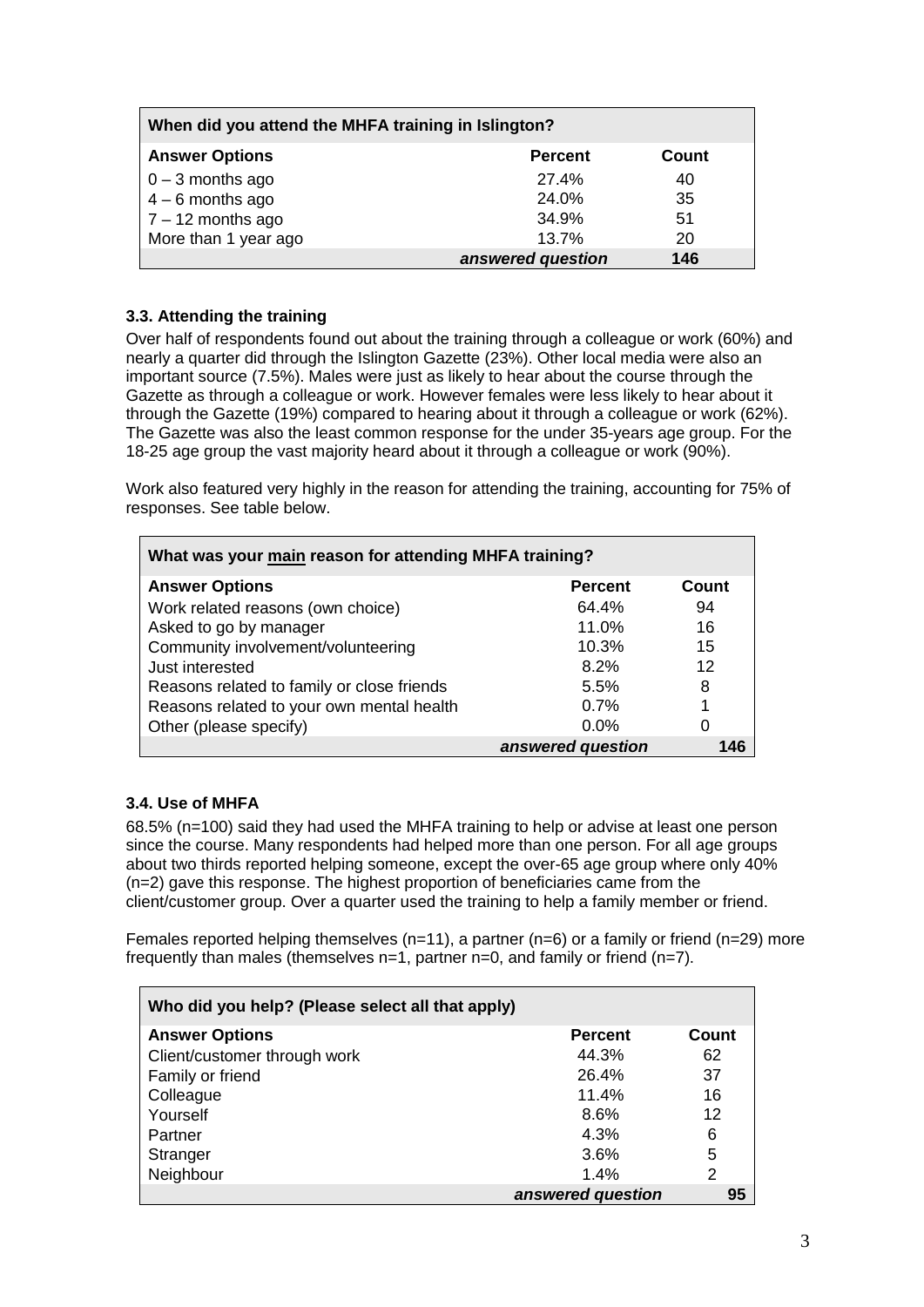The help given by survey respondents was most usually a combination of the things they had learnt on the course rather than just one element of it. Listening, giving reassurance and providing information were the most common ways of helping people. Over half of the respondents encouraged the beneficiary to get professional help with significant proportions encouraging self-help or support group approaches. Two others added that they used breathing techniques to help a person calm down and one phoned the emergency services. These methods of help are within the 5 basic steps of MHFA. Therefore these findings suggest that the take home message of MHFA has been received, understood and used.

| What type of help were you able to offer? (Please select all that apply) |                   |       |  |
|--------------------------------------------------------------------------|-------------------|-------|--|
| <b>Answer Options</b>                                                    | <b>Percent</b>    | Count |  |
| Listen to them                                                           | 83.2%             | 79    |  |
| Give them reassurance                                                    | 75.8%             | 72    |  |
| Provide them with information                                            | 71.6%             | 68    |  |
| Encourage them to get professional help                                  | 57.9%             | 55    |  |
| Encourage them to adopt a self help approach                             | 31.6%             | 30    |  |
| Put them in contact with an appropriate support<br>group                 | 37.9%             | 36    |  |
| Other (please specify)                                                   | 5.3%              | 5     |  |
|                                                                          | answered question | 95    |  |

Respondents gave many excellent examples of how they have helped others using MHFA (63 responses). All examples given were positive with no examples of the respondent feeling out of their depth or suffering an adverse outcome as a result of helping someone.

The responses show that the MHFA training is used in a variety of ways. For example it can be used in a way similar to physical first aid; providing help in a crisis until other assistance arrives.

*"I was visiting a local Secondary school when I came across a 14/15yr old girl having a panic attack in corridor. While other help was coming I encouraged her to do the 'breathing out' technique taught in the course - and she soon calmed down. A member of the school staff then came and took over."*

*"One of my clients was feeling anxious about something that had happened while out in the community. I took them through the breathing techniques demonstrated on the course and this seemed to help, the person was able to calm down enough to explain what had happened."*

For many respondents the training supported them in their jobs.

*"I listened to a client who suffers from and is medicated for depression, referred this person to psychology and to a specific support group. Encouraged client to see GP about other issues that were affecting their mood and mental health."*

*"I work at a residential scheme in Islington to people with mental health issues. The course helped me to understand direct ways of working with the clients whom I support."*

Many examples focussed on the help given to friends or family:

*"A friend of mine has had a traumatic and difficult life in the past and struggles to move forward, by listening and trying to offer support and getting her to see a qualified psychiatrist along with helping to put some things in place for her to help herself, she seems to able to cope a little better and in time hopefully will cope just fine."*

*"A close friend has been referred for CBT sessions by her doctor to aid her with depression. She is sceptical, doesn't know what it is and has her own somewhat*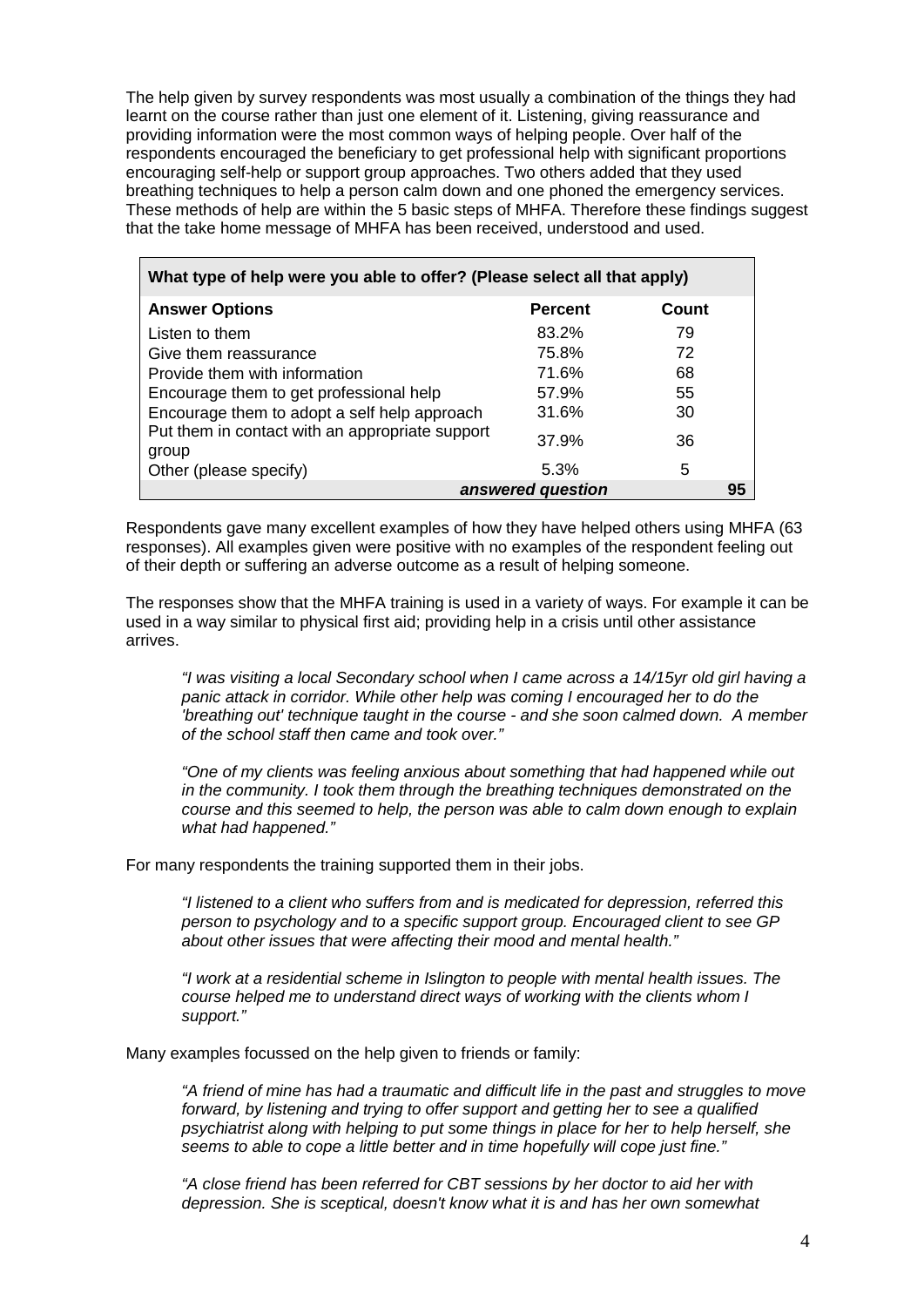*'unique' perception and fear of what CBT is and means. I listened to her and reassured her about what I've heard service users say about CBT - good and bad. I've given her a leaflet and pointed her to the CBT online resources."*

Several of the examples showed how the MHFA training can bring about long-term beneficial impacts on beneficiaries:

*"I was particularly pleased that I was able to advocate very strongly for a young student with schizophrenia to be given a chance at college when he was on the point of not being offered a place because tutors did not feel they would be able to cope with him, due to misconceptions about the nature of his illness."*

*"My friend felt low for days. I encouraged her to go to the doctor after talking to her and listening what she had to say, which she did. Currently I encourage her to find ways to release the stress. For example, we went swimming together a couple of months ago. She now swims regularly."*

### <span id="page-4-0"></span>**3.5. Increasing knowledge and skills**

When people were asked about how the course had helped them to improve their understanding, confidence or skills the results were mixed. The course was most successful at improving knowledge of mental health issues with over 80% saying it helped them reach this outcome quite well or fully. Only 3% said it did not at all.



For all outcomes approximately two thirds of respondents said they were met quite well or fully. The lowest at 60% was recognising suicide risk and the highest was recognising and responding to anxiety and panic disorders at 74%. Outcomes focussed on improving knowledge or understanding, ('knowledge of mental health issues' and 'understand what depression is…') were more likely to be rated as fully or quite well met. Outcomes focussed on putting learning into action, such as responding to people with psychosis or feeling confident to help someone were less likely to be met or only partially so. These findings suggest that the training needs to focus more on supporting participants on converting learning into action and skills development rather than just increasing knowledge and awareness. Perhaps through more practical demonstrations of help, more use of role play and case studies and provision of information of local services.

Respondents' general views on the training were varied but largely positive. Many commented on the content, exercises, usefulness and the skills of the instructors.

*"Very good course. Loads of useful information."*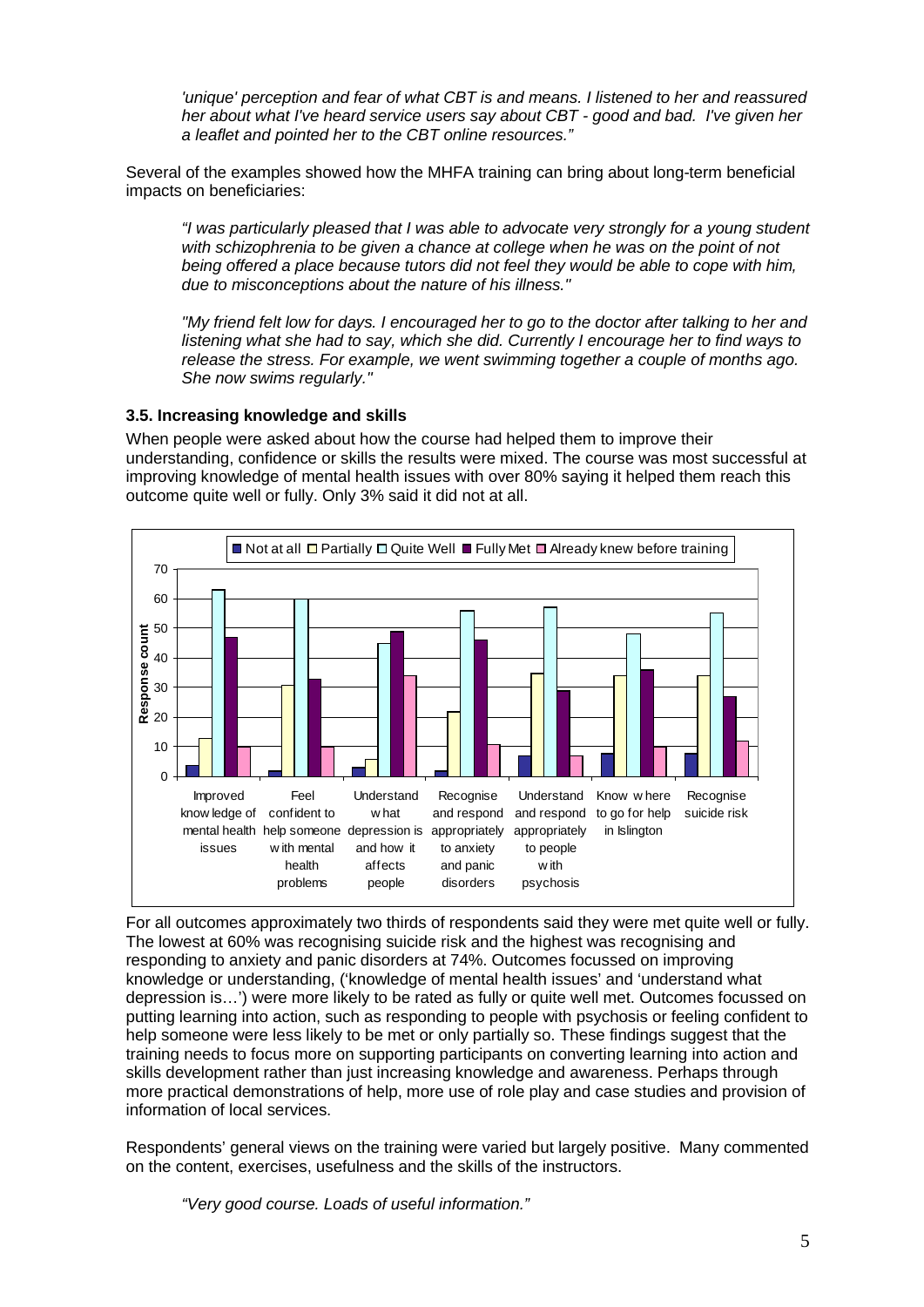*"Thought it was truly excellent, useful and very illuminating, have recommended it to work colleagues and friends and clients"*

*"The trainers were fantastic and I wish there were more courses like this!"*

However, 5 responses directly mention the trainers/instructors as being poor, indicating a need for greater quality control of instructors. Other issues included the structure of the course and how it was taught. Many felt that it is too rigid and a "tick-box exercise".

*"I feel that it needs to be ensured that proper training is provided for deliverers of the MHFA course. Having attended this course in 2 different areas, on both occasions I was unimpressed."* 

*"Course was badly delivered and read mainly from a powerpoint presentation. Lacked creativity and facilitators seemed to lack knowledge and confidence."*

## <span id="page-5-0"></span>**3.6. Changing attitudes**

Respondent were asked to score a series of statements using five point Likert scales to indicate how much they agreed or disagreed with each one. These statements were taken from the Department of Health's national Attitudes to Mental Illness survey. The 2 surveys are not directly comparable as the NHSI survey introduces a two-stage selection bias, in that the sample population may have self-selected themselves on the course and then selfselected to complete the survey. The national survey uses a randomly selected sample from the general public. Nonetheless, it is interesting to see the differences between the results. The data indicates that the people who completed the MHFA survey show greater tolerance towards mental illness.

| Percentage of respondents agreeing with statement                                                         |                            |                               |
|-----------------------------------------------------------------------------------------------------------|----------------------------|-------------------------------|
|                                                                                                           | National<br>survey<br>2008 | <b>MHFA</b><br>survey<br>2009 |
| I would not want to live next door to someone who has<br>been mentally ill                                | 12%                        | 5%                            |
| People with mental illness should not be given any<br>responsibility                                      | 15%                        | 2%                            |
| Virtually anyone can become mentally ill                                                                  | <b>72%</b>                 | 91%                           |
| As far as possible, mental health services should be<br>provided through community based facilities       | 89%                        | 79%                           |
| People with mental illness are far less of a danger than<br>most people suppose                           | 57%                        | 76%                           |
| Mental illness is an illness like any other                                                               | 74%                        | 73%                           |
| There is something about people with mental illness that<br>makes it easy to tell them from normal people | 17%                        | 19%                           |

The slightly higher agreement rate among the MHFA survey respondents with the last statement about people with mental illness being easier to tell apart from normal people, could be explained by the fact that the MHFA course teaches participants to recognise signs and symptoms of mental health problems, including changes in appearance and behaviour.

## <span id="page-5-1"></span>**4. Conclusion**

The survey elicited a largely positive response on a relatively high response rate for a retrospective web-based survey. Over two thirds of the survey group said they have used MHFA and were able to give specific examples of how. The data also shows that two thirds of the group felt they had raised awareness and were confident in recognising and responding to a range of mental health issues. However, one third of respondents did not feel the course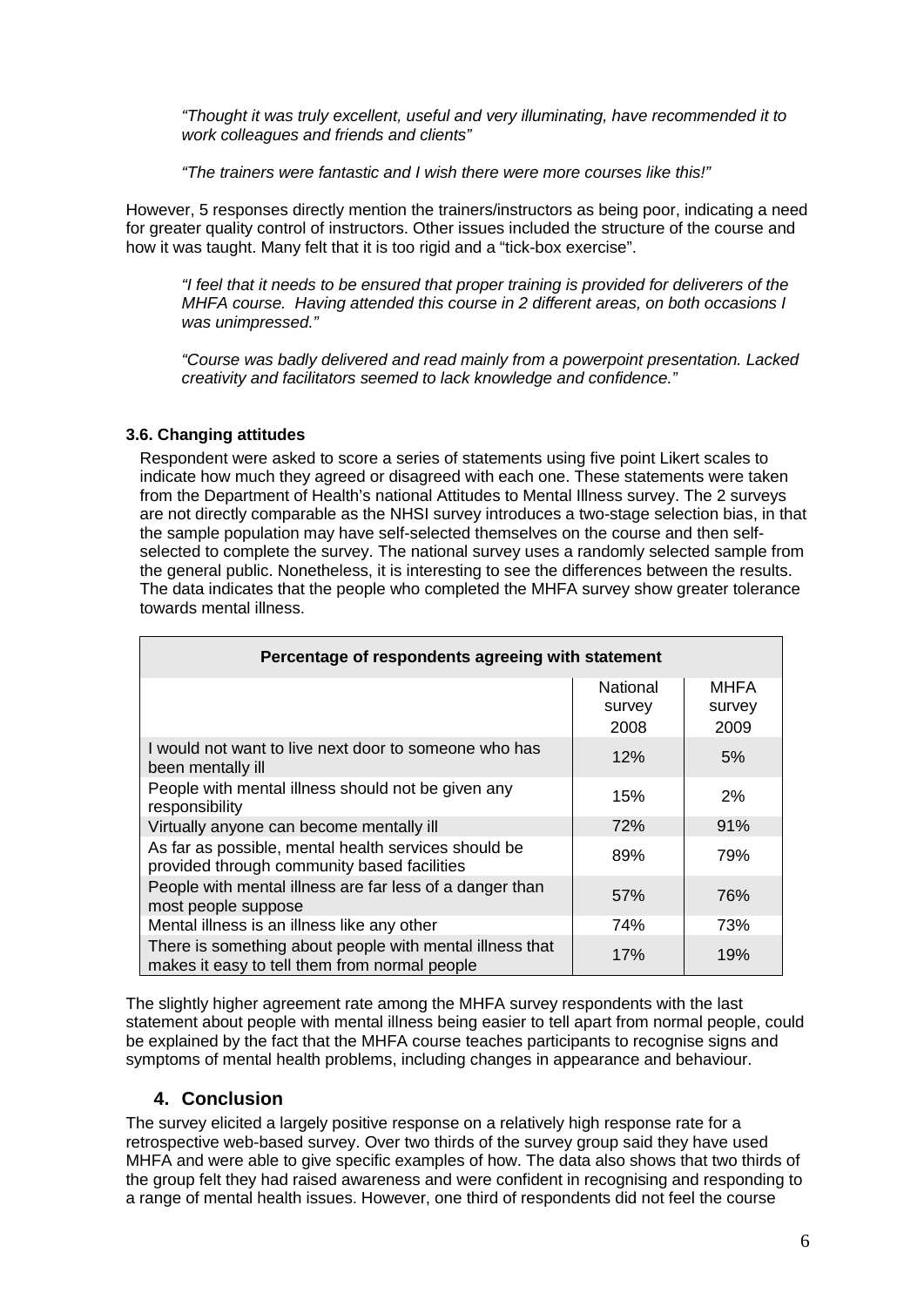helped them reach the set outcomes sufficiently, with a subset of them being disappointed by the delivery of course and/or its content. The findings also suggest that the training needs to focus more on supporting participants on converting learning into action, perhaps through more practical demonstrations of help, more use of role play and case studies and provision of information of local services.

These findings concur with those from the  $1<sup>st</sup>$  stage of the evaluation where most participants overall ratings were also strongly positive with high proportions of very good and excellent ratings, but with some indicators being rated less favourably than others, particularly those around course delivery and content (video clips, presentation slides and local information). The instructors interviewed within the evaluation were also very positive about MHFA in Islington and considered it to be an important component of the mental health promotion campaign. Issues that they felt needed addressing to improve the service included localisation of content, quality assurance standards and careful partnering of instructors to maximise experience and knowledge.

As a result of this evaluation there are clear recommendations to support improvements of the MHFA course but it also clear that the local scheme has had very positive results.

# <span id="page-6-0"></span>**5. Recommendations**

Taking both stages of the evaluation together the following major recommendations are indicated.

- Continue providing MHFA training to all persons living or working in Islington with a targeted marketing approach to engage under-represented groups, such as men, older people and the private sector.
- Ensure instructors have local knowledge and information about Islington services and that this is passed onto course participants.
- Ensure instructors work effectively with their groups to support skills development so that participants are confident in turning the learning into action. This could be through greater use of practical demonstrations of help, role play and case studies.
- Consistency and on-going quality assurance of instructors, including instructor evaluation forms, regular information and networking meetings, clear selection criteria and planned partnering of instructors to maximise experience and knowledge available during the course.
- Feedback to employers, commissioners and stakeholders of how MHFA is being used to encourage greater participation, particularly of how it is being used in the workplace.
- Liaise with the national team about feedback on the course, such as views on the content, materials and instructors.
- Continue monitoring and evaluating the impact of MHFA training in islington.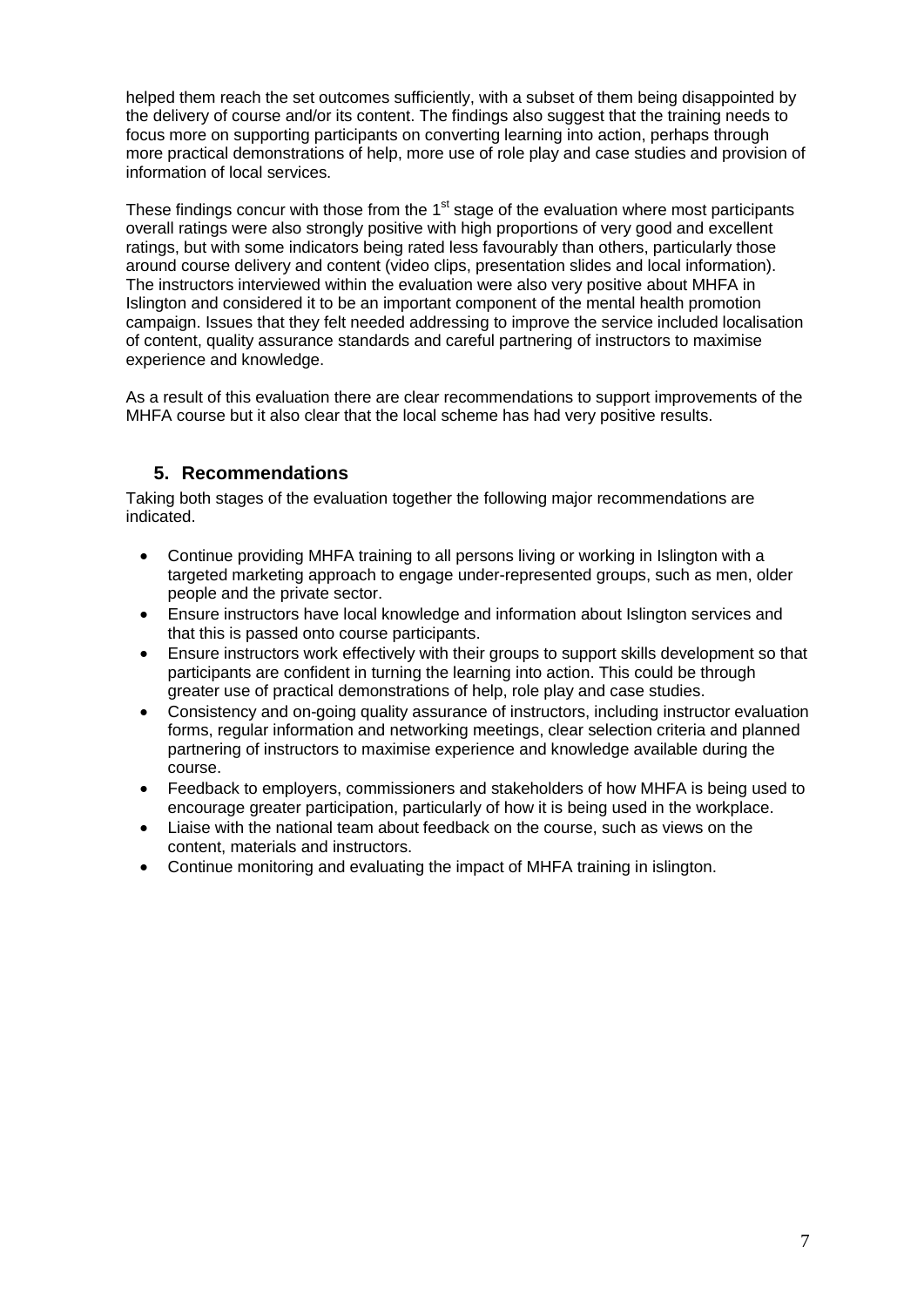#### <span id="page-7-0"></span>**Appendix 1: Survey questions**

### **MHFA evaluation**

#### Dear MHFA participant

As a past participant of the Mental Health First Aid training in Islington we would like hear your views about the course you attended and how useful you have found it.

Please could you complete this survey by Friday 20th November 2009. It should take only a few minutes and all responses will be anonymous so that no trainee can be identified from the survey.

Your views are very important and will only be used to help improve the way the course is delivered and ensure it meets your needs. If you have any questions about this survey please contact Baljinder Heer on 020 7527 1233 or Baljinder.Heer@islingtonpct.nhs.uk Thank you for your time

| 1. When did you attend the MHFA training in Islington?                                                                                                                                                                                                                  |                                                                                                       |
|-------------------------------------------------------------------------------------------------------------------------------------------------------------------------------------------------------------------------------------------------------------------------|-------------------------------------------------------------------------------------------------------|
| $0 - 3$ months ago<br>$\Box$ 4 – 6 months ago                                                                                                                                                                                                                           | $7 - 12$ months ago<br>More than 1 year ago                                                           |
| 2. How did you first find out about the MHFA training?<br><b>Islington Gazette</b><br>Other local media<br>Through colleague/work<br>Through friend<br>Other (please write below)                                                                                       |                                                                                                       |
| 3.<br>reason)<br>Work related reasons (own choice)<br>Told to go by manager<br>Reasons related to family or close friends<br>Reasons related to your own mental health<br>Community involvement/volunteering<br>Just interested<br>Other reason (please write in below) | What was your main reason for attending MHFA training? (Please tick one box that represents your main |
| Have you used your mental health first aid training to help or advise anyone since the course?<br>4.<br>No<br>Yes                                                                                                                                                       |                                                                                                       |
| Who did you help?<br>4.1                                                                                                                                                                                                                                                |                                                                                                       |

| Partner                      |  |
|------------------------------|--|
| Family or friend             |  |
| Colleague                    |  |
| Client/customer through work |  |
| Neighbour                    |  |
| Stranger                     |  |
| Yourself                     |  |
| Other (please write below)   |  |
|                              |  |

 $4.2$ 4.2 What type of help were you able to offer? *(Please select all that apply)*

| Listen to them                          |  |
|-----------------------------------------|--|
| Give them reassurance                   |  |
| Provide them with information           |  |
| Encourage them to get professional help |  |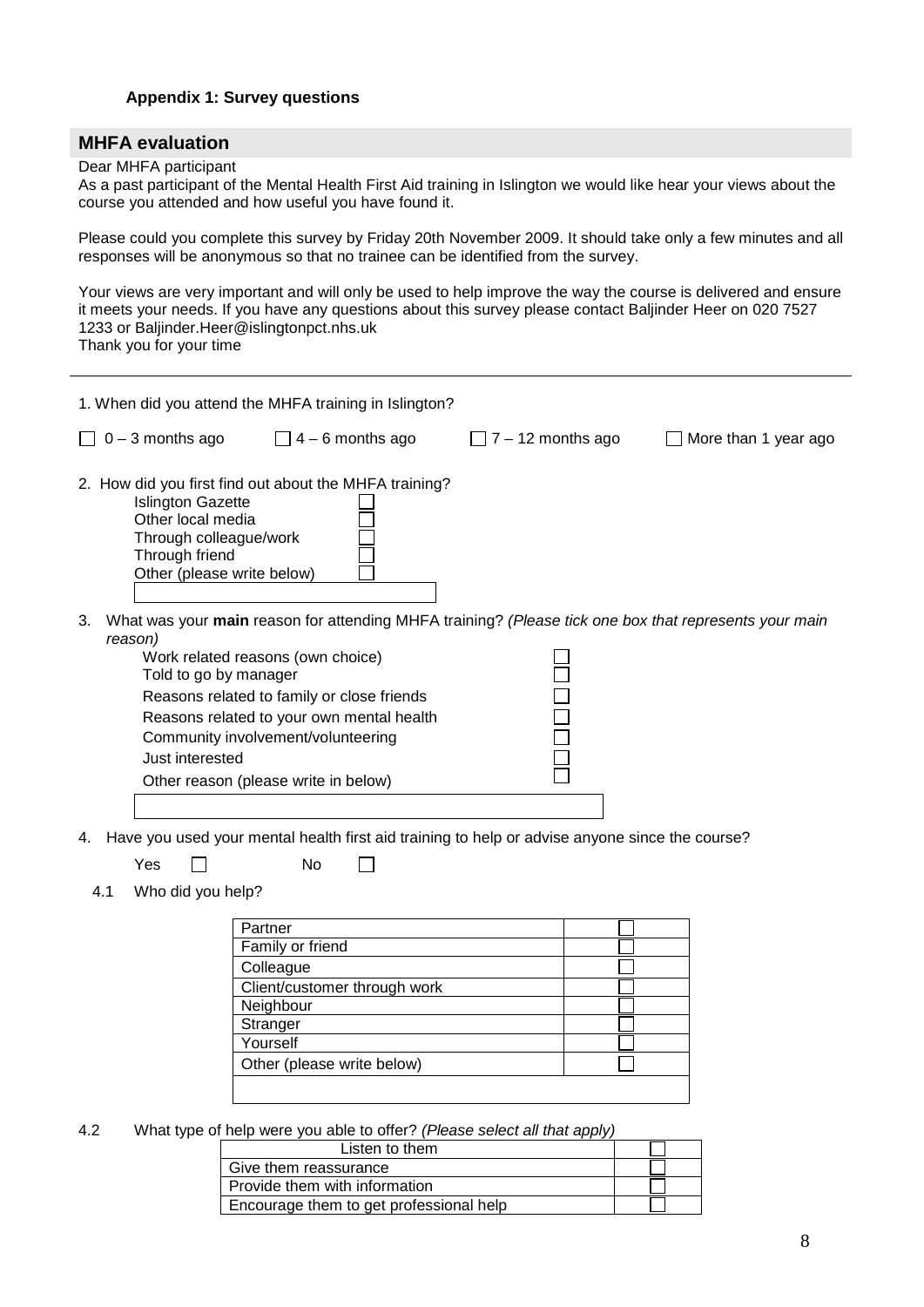| Encourage them to adopt a self help approach          |  |
|-------------------------------------------------------|--|
| Put them in contact with an appropriate support group |  |
| Other (please write below)                            |  |
|                                                       |  |

# 4.3 Please could you give more details about the situation in which you helped? (Optional.)

# 5. To what extent do you think MHFA training has helped you to reach the following outcomes:

|                                                                        | Not at<br>all | Partially | Quite<br>Well | Fully<br>Met | Already<br>knew before<br>training |
|------------------------------------------------------------------------|---------------|-----------|---------------|--------------|------------------------------------|
| Improved knowledge of mental health issues                             |               |           |               |              |                                    |
| Feel confident to help someone with mental<br>health problems?         |               |           |               |              |                                    |
| Understand what depression is and how it<br>affects people?            |               |           |               |              |                                    |
| Recognise and respond appropriately to anxiety<br>and panic disorders? |               |           |               |              |                                    |
| Understand and respond appropriately to<br>people with psychosis?      |               |           |               |              |                                    |
| Know where to go for help in Islington?                                |               |           |               |              |                                    |
| Recognise suicide risk?                                                |               |           |               |              |                                    |

#### 6. Here are some people's opinions on mental illness. Please say how much you agree or disagree with each one.

|                                                                                                              | Agree<br>strongly | Agree<br>slightly | <b>Neither</b><br>agree nor<br>disagree | Disagree<br>slightly | Disagree<br>strongly |
|--------------------------------------------------------------------------------------------------------------|-------------------|-------------------|-----------------------------------------|----------------------|----------------------|
| I would not want to live next door to<br>someone who has been mentally ill                                   |                   |                   |                                         |                      |                      |
| People with mental illness should not be<br>given any responsibility                                         |                   |                   |                                         |                      |                      |
| Virtually anyone can become mentally ill                                                                     |                   |                   |                                         |                      |                      |
| As far as possible, mental health services<br>should be provided through community<br>based facilities       |                   |                   |                                         |                      |                      |
| People with mental illness are far less of a<br>danger than most people suppose                              |                   |                   |                                         |                      |                      |
| Mental illness is an illness like any other                                                                  |                   |                   |                                         |                      |                      |
| There is something about people with<br>mental illness that makes it easy to tell them<br>from normal people |                   |                   |                                         |                      |                      |

#### 7. Is there anything else you would like to add about how you have used MHFA since the training or and general comments about the course?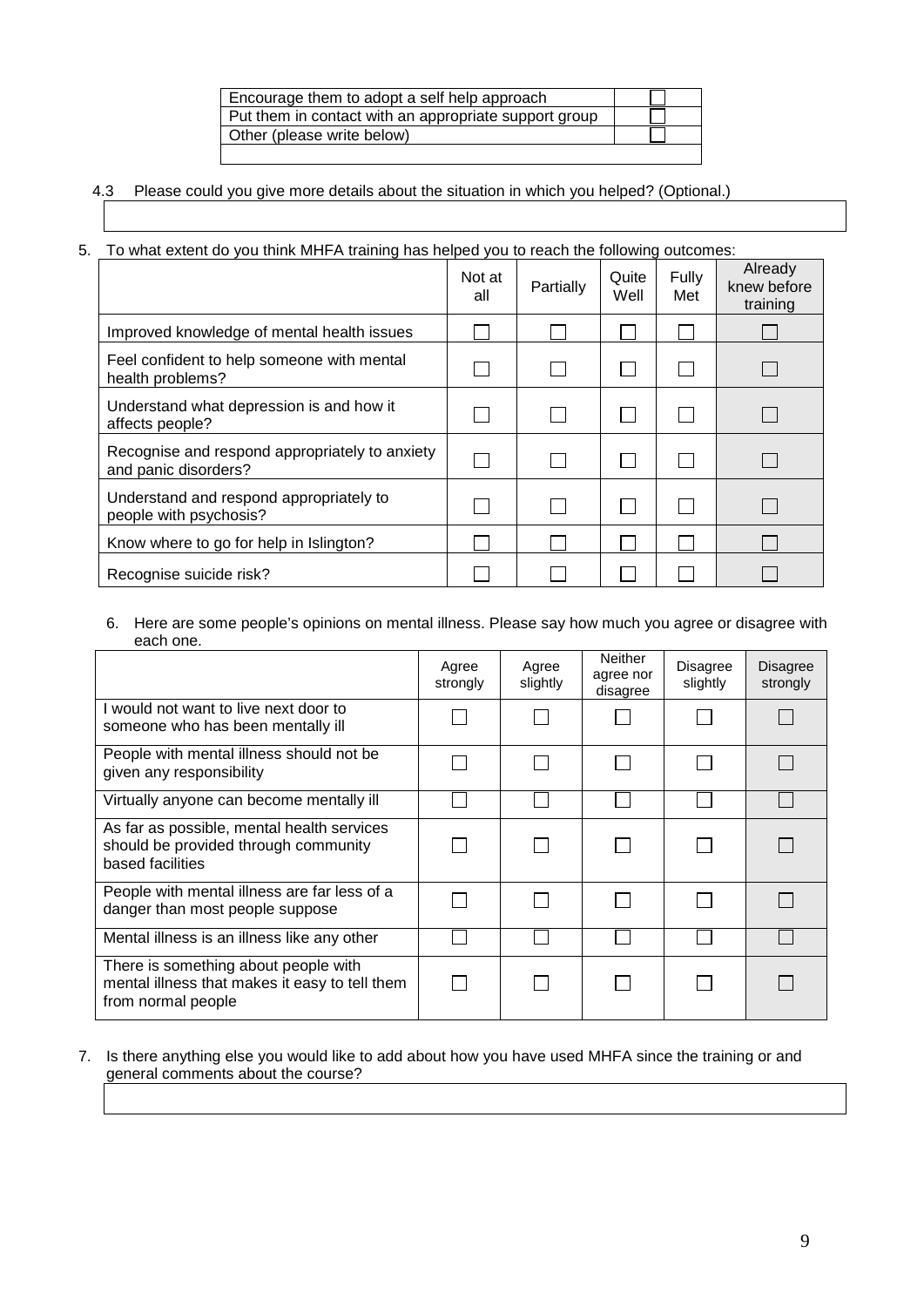# **Equality Monitoring**

| It is important that this course is open to all people from all parts of our community. In order to check<br>that we are reaching this goal please can you answer the following questions about yourself. All<br>information is confidential.                           |                    |                                                                                                                                                   |              |                                                                                                                                        |                                 |
|-------------------------------------------------------------------------------------------------------------------------------------------------------------------------------------------------------------------------------------------------------------------------|--------------------|---------------------------------------------------------------------------------------------------------------------------------------------------|--------------|----------------------------------------------------------------------------------------------------------------------------------------|---------------------------------|
| How old are you (in years)?<br>$\Box$ 18-25<br>26-35                                                                                                                                                                                                                    |                    | $\Box$ 36-45                                                                                                                                      | $\Box$ 46-55 | 56-65                                                                                                                                  | over <sub>65</sub>              |
| What is your gender?<br>Male<br>Female<br>$\mathbf{I}$                                                                                                                                                                                                                  |                    |                                                                                                                                                   |              |                                                                                                                                        |                                 |
| What are the first parts of your home and work postcodes? (For example N5, NW2, EC1.)                                                                                                                                                                                   |                    |                                                                                                                                                   |              |                                                                                                                                        |                                 |
| Home                                                                                                                                                                                                                                                                    |                    |                                                                                                                                                   | <b>Work</b>  |                                                                                                                                        |                                 |
| Please select the option which best describes your ethnic origin                                                                                                                                                                                                        |                    |                                                                                                                                                   |              |                                                                                                                                        |                                 |
| $\Box$ White British<br>$\Box$ White Irish<br>$\Box$ White other<br>$\Box$ Black African<br>□ Black Caribbean<br>$\Box$ Black other                                                                                                                                     | $\Box$ Asian other | □ Asian Bangladeshi<br>$\Box$ Asian Indian<br>□ Asian Pakistani<br>$\Box$ Asian Chinese<br>□ Mixed White & Asian<br>□ Mixed White & Black African |              | $\Box$ Mixed other<br>□ Turkish/ Turkish Cypriot<br>□ Greek/Greek Cypriot<br>$\Box$ Any other ethnic group<br>$\Box$ Prefer not to say | □ Mixed White & Black Caribbean |
|                                                                                                                                                                                                                                                                         |                    |                                                                                                                                                   |              |                                                                                                                                        |                                 |
| Please select the option which best describes your sexuality<br>$\Box$ Lesbian<br>$\Box$ Gay<br>$\Box$ Heterosexual<br>$\Box$ Bisexual<br>$\Box$ Prefer not to say                                                                                                      |                    |                                                                                                                                                   |              |                                                                                                                                        |                                 |
| Do you consider yourself to have a<br>disability?                                                                                                                                                                                                                       |                    | $\square$ Yes<br>$\square$ No                                                                                                                     |              | $\Box$ I do not wish to disclose this information                                                                                      |                                 |
| If you answered yes to the above question, please state the type of impairment, which applies to you.<br>People may experience more than one type of impairment, in which case you may indicate more than<br>one. If none of the categories apply, please mark 'Other'. |                    |                                                                                                                                                   |              |                                                                                                                                        |                                 |
| $\Box$ Physical Impairment<br>□ Sensory Impairment<br>□ Mental Health Condition<br>□ Learning Disability/Difficulty<br>□ Long Standing Illness<br>$\Box$ Other, please specify<br>$\Box$ Prefer not to say                                                              |                    |                                                                                                                                                   |              |                                                                                                                                        |                                 |
| Would you be willing to participate in a 20 minute telephone interview to tell us more about your thoughts on the<br>MHFA training? If so, please provide your details below.                                                                                           |                    |                                                                                                                                                   |              |                                                                                                                                        |                                 |
| These details will be kept separately from your answers to the survey and we will ensure all your responses<br>remain confidential.                                                                                                                                     |                    |                                                                                                                                                   |              |                                                                                                                                        |                                 |
| Name                                                                                                                                                                                                                                                                    |                    |                                                                                                                                                   |              |                                                                                                                                        |                                 |
| Telephone number                                                                                                                                                                                                                                                        |                    |                                                                                                                                                   |              |                                                                                                                                        |                                 |

Email address